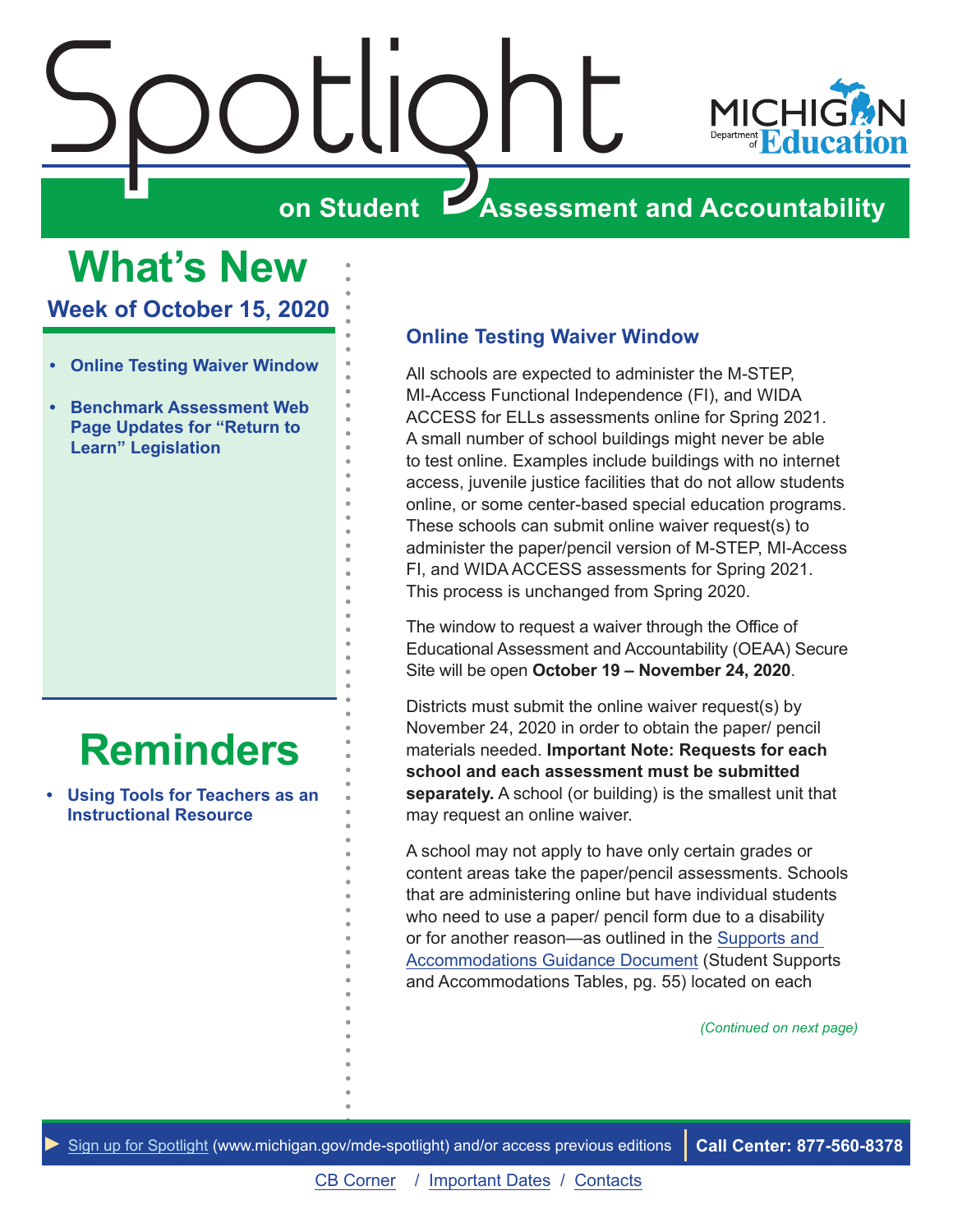# <span id="page-1-0"></span>OOUQht on Student Assessment and Accountability October 15, 2020

assessment web page—do not have to request an online waiver. Schools will be able to order paper/ pencil materials on the Material Order screens in the OEAA Secure Site to accommodate these individual students.

#### **Process:**

Requests for an online waiver must be submitted through the [OEAA Secure Site](http://www.michigan.gov/oeaa-secure) (www.michigan.gov/ oeaa-secure) by a user with District Administrator or Nonpublic School Administrator access, using the process detailed in the [Online Waiver Request](https://www.michigan.gov/documents/mde/Online_Waiver_Request_Quick_Reference_502848_7.pdf) document on the [Secure Site Training web page](http://www.michigan.gov/securesitetraining) (www.michigan.gov/ securesitetraining) under **Miscellaneous**.

#### **Benchmark Assessment Web Page Updates for "Return to Learn" Legislation**

In the past month, the Office of Educational Assessment and Accountability (OEAA) launched the new [Benchmark Assessments web page](http://www.michigan.gov/mde-benchmarkassessments) (www. michigan.gov/mde-benchmarkassessments). The announcement of this web page was featured in the [September 17, 2020 Spotlight.](https://www.michigan.gov/documents/mde/Spotlight_9-17-20_1_702644_7.pdf) The Benchmark

Assessment web page has been under construction since it was announced, and now features more information related to the benchmark assessment provisions in the newly passed Return to Learn legislation.

The updates include:

- additional links to memos and Spotlight articles related to benchmark assessments in context of the Return to Learn law
- expanded vendor provided information
	- » Transparent Statements
	- » Product Information
	- » Coming Soon! DRC Getting Started Guide
- an Assessment Literacy section with linked resources
- the Benchmark Assessment Guidance for Learning at a Distance document
- Coming a Frequently Asked Questions (FAQ) Soon! document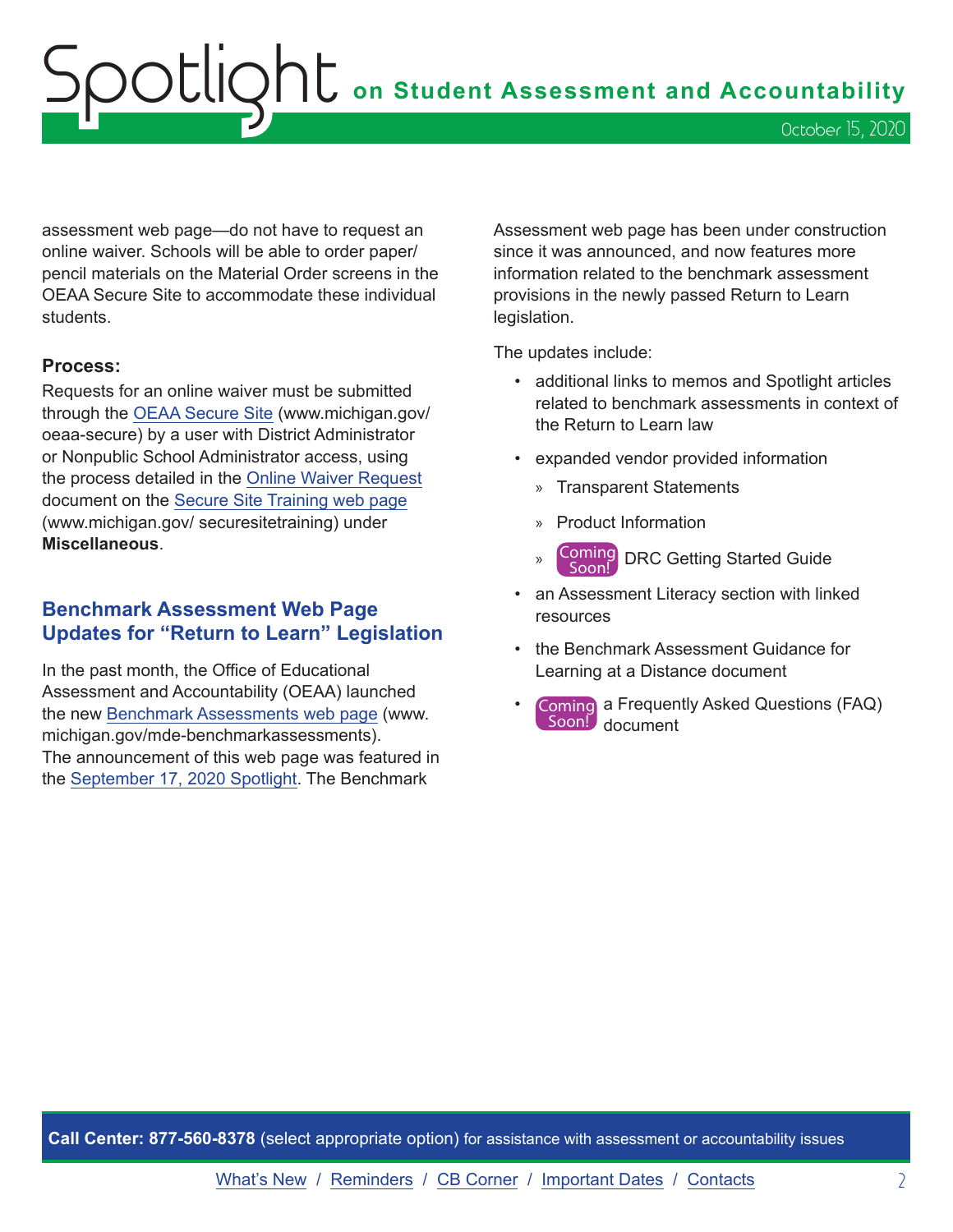<span id="page-2-1"></span>**OOUIQNU** on Student Assessment and Accountability

October 15, 2020

<span id="page-2-0"></span>

#### **Using Tools for Teachers as an Instructional Resource**

- **Monday, October 19, 2020**
- **1-4 p.m. ET**

#### [Register Now](https://www.michiganassessmentconsortium.org/event/using-tools-for-teachers-as-an-instructional-resource/)

This online session will provide insights into using the Tools for Teachers digital platform to improve student learning. This rich resource—developed and vetted by educators, and maintained by the Smarter Balanced Assessment Consortium—can provide materials and lessons aligned to state standards. One of the essential elements of these instructional resources is an emphasis on the formative assessment process. Michigan has a strong reputation of educator support for learning about the formative assessment process through [Formative Assessment for Michigan Educators](http://www.FAMEMichigan.org) [\(FAME\)](http://www.FAMEMichigan.org) (www.famemichigan.org). Tools for Teachers provides an entrée into the formative assessment process as it is defined in Michigan.

Whether or not you have been a part of FAME, the effective use of the Tools for Teachers resource will require thoughtful planning. Participants will explore or be reacquainted with the formative assessment process and what steps might be needed to use these materials in promoting effective use of the formative assessment process.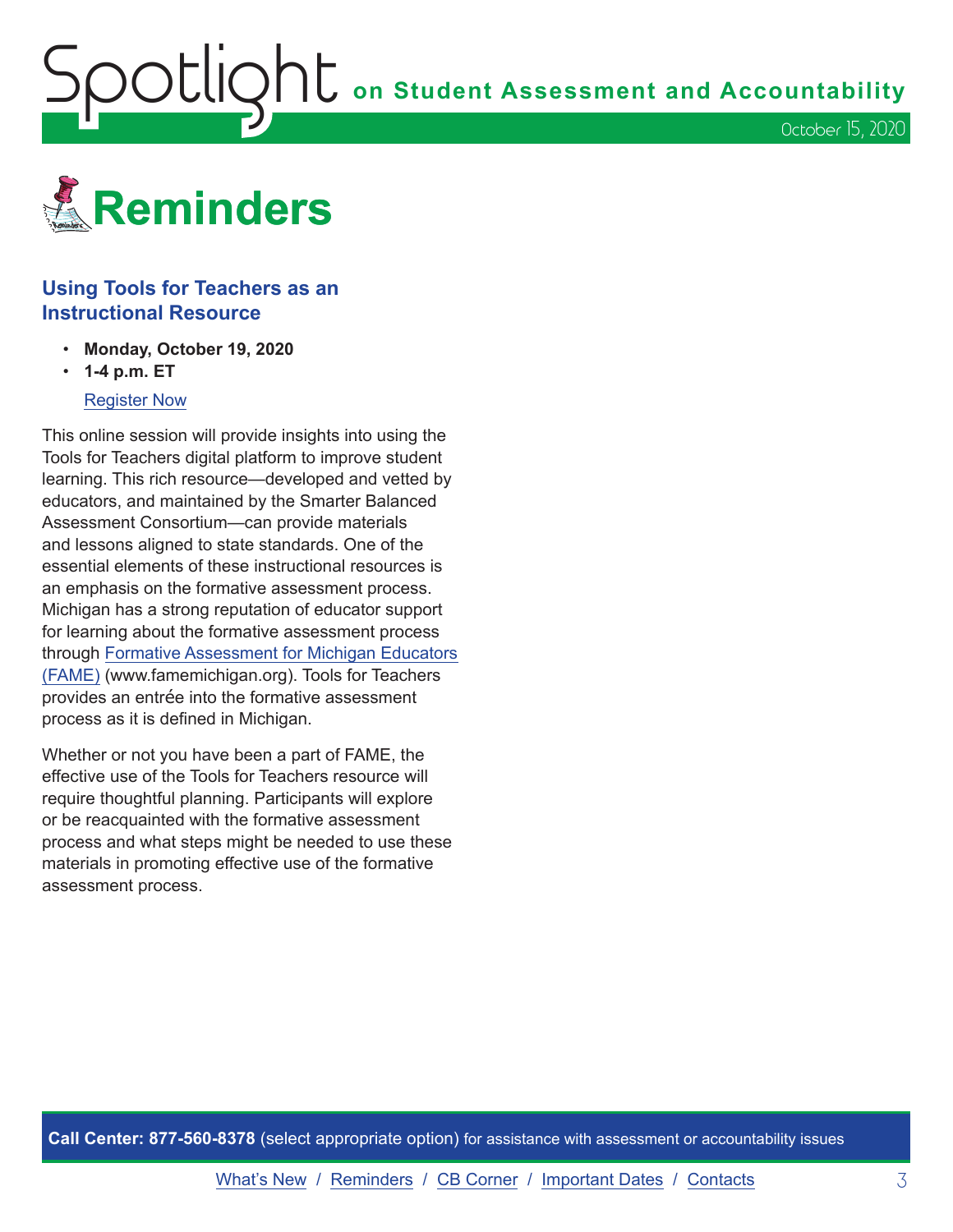**Spotlight** on Student Assessment and Accountability

October 15, 2020

## <span id="page-3-0"></span>College Board Corner

*Information on SAT*®*, PSAT*™ *8/9, and PSAT*™*10 provided by the College Board*

#### **Questions about Fall or Spring PSAT 8/9, PSAT 10, or SAT?**

- Call the Michigan Educator Hotline: 866-870-3127 (select Option 1)
- Email [michiganadministratorsupport@](mailto:michiganadministratorsupport%40collegeboard.org?subject=) [collegeboard.org](mailto:michiganadministratorsupport%40collegeboard.org?subject=)

## **WHAT'S NEW**

#### **October 14 SAT with Essay**

• If you are planning for a makeup SAT with Essay administration on October 27, do not forget to order makeup tests in the College Board test ordering site by **October 16, 2020**.

#### **Preparing for Spring 2021**

Tasks you can be doing now to prepare your school for the Spring 2021 administration of PSAT 8/9 for grades 8 and 9, PSAT 10, and SAT with Essay:

- Register for the [Implementation webinar](https://tinyurl.com/2021Implementation-MI) (https://tinyurl.com/2021Implementation-MI) on **November 10, 2020** from **9:00-10:30 a.m.** This webinar will focus on activities test coordinators can be doing until the end of 2020 to prepare their school and students for testing.
- SSD coordinators can register for an [Accommodations and Supports webinar](https://tinyurl.com/2021Accommodations-MI) (https://tinyurl.com/2021Accommodations-MI) on **December 9, 2020** from **12:00- 1:30 p.m.** This webinar will assist new and

returning SSD coordinators with the process of applying for accommodations through the SSD Online system. This will be especially helpful for new SSD coordinators. We will also review administering the SAT with Essay, PSAT 10, or PSAT 8/9 for grades 8 and 9 with accommodations and English Learner supports.

- All webinars are optional and will be recorded and posted on the MME [web page](www.michigan.gov/mme) (www. michigan.gov/mme) and the PSA[T web page](http://www.michigan.gov/psat) (www.michigan.gov/psat) approximately one week after the webinar is completed.
- Update the Educational Entity Master (EEM) with test coordinator information. Refer to the [September 24 edition of Spotlight](https://www.michigan.gov/documents/mde/Spotlight_9-24-20_703294_7.pdf) (www. michigan.gov/mde-spotlight) titled, "Are Your School and District Contacts Up to Date in the Educational Entity Master?"
- Watch for upcoming information about school establishment in the October 29 edition of the Spotlight.

### **REMINDERS**

#### **PSAT/NMSQT Reminders**

- Ordering materials for the January 26, 2021 PSAT/NMSQT administration is now open in the College Board test ordering site. The deadline to order tests for this date is **December 4, 2020**.
- Schools may order and administer the test to 10th and 11th grade students who did not test on either of the October administrations.

*(Continued on next page)*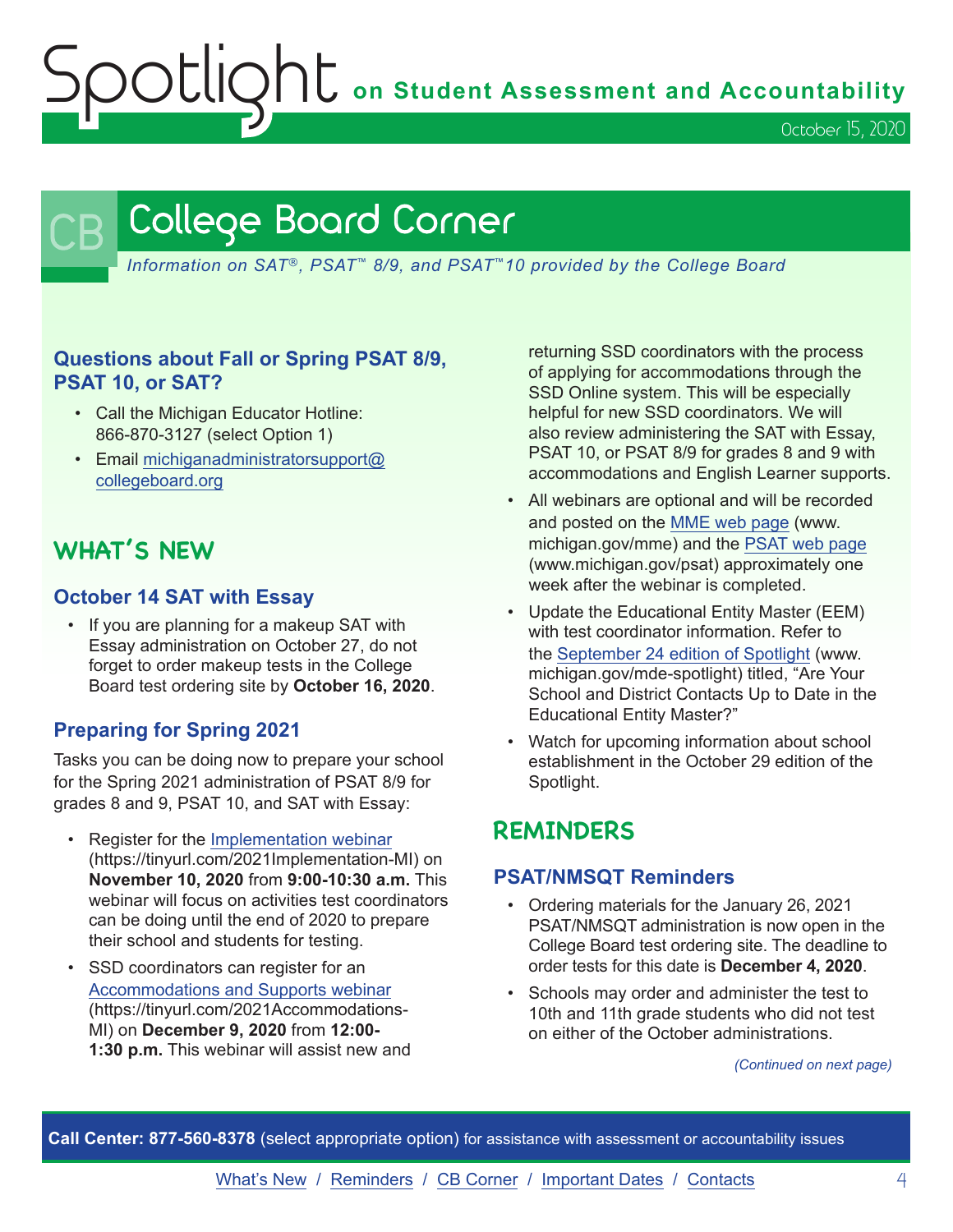# **Subsetlington Student Assessment and Accountability** October 15, 2020

# $\mathsf{CB}\mid$

• Test materials for the October 29 administration will arrive between October 19-21.

#### **PSAT 8/9 Reminders**

- Schools have two weeks from the chosen primary test date to get all students tested.
- Test materials will arrive approximately one week prior to the primary test date chosen in the College Board test ordering site.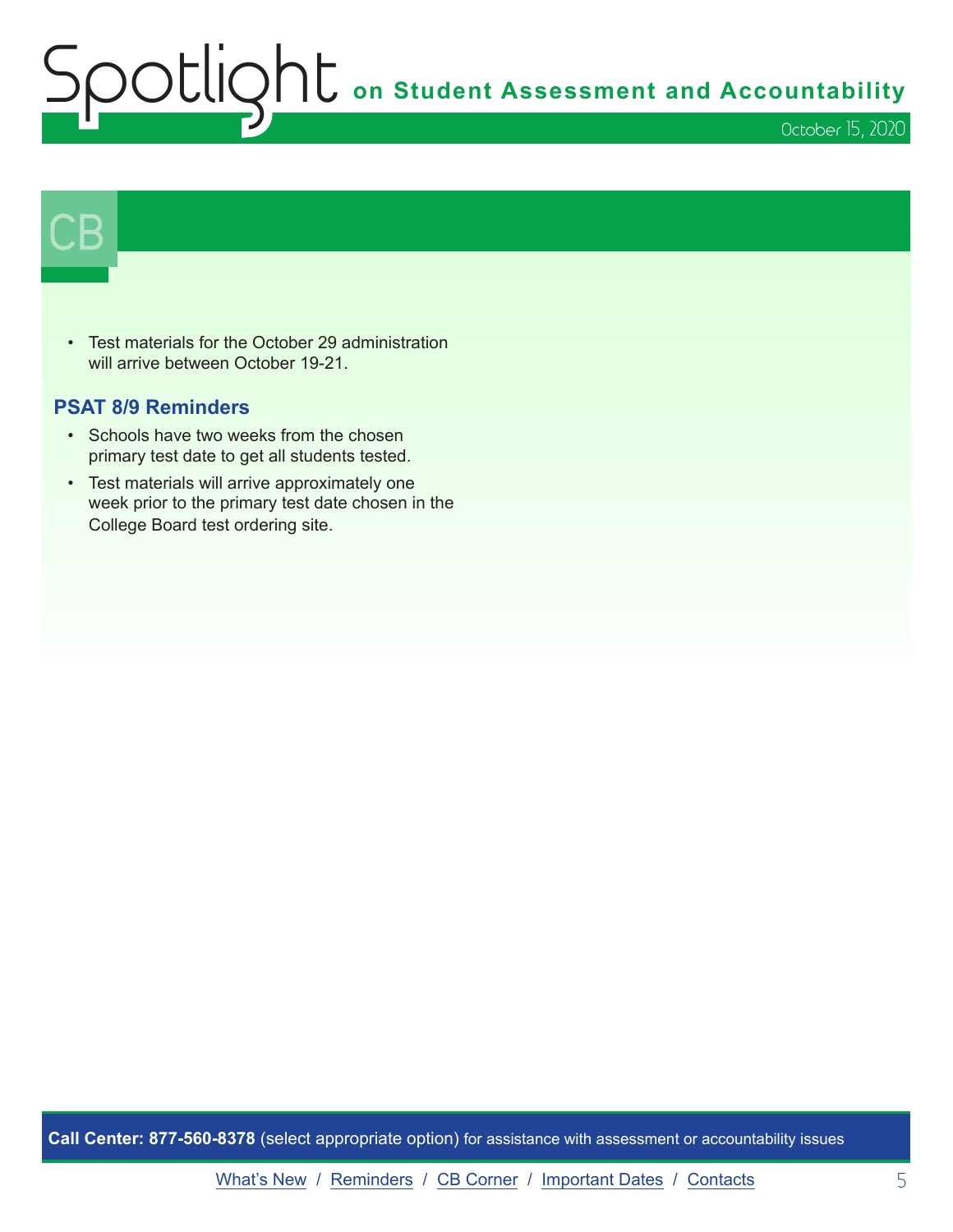# on Student Assessment and Accountability October 15, 2020

# <span id="page-5-0"></span>**Important Dates**

## **October 2020**

#### **WIDA**

#### **Friday, October 16, 2020**

• 2020 **WIDA ACCESS/WIDA Alternate ACCESS for ELLs** hard copy reports arrive in districts

#### **PSAT 8/9**

#### **Now – October 29, 2020**

• **PSAT 8/9** Fall 2020 administration window (Pick one primary administration date, and complete all makeup testing within two weeks of the primary administration date.)

### **Early Literacy and Mathematics**

#### **Now – October 29, 2020**

• Pre-Identification of students in the OEAA Secure Site for **Early Literacy and Mathematics Benchmark Assessments (K-2)**

#### **Now – October 30, 2020**

• **Early Literacy and Mathematics Benchmark Assessments (K-2)** Fall 2020 testing window

#### **SAT with Essay**

#### **October 27, 2020**

• **SAT with Essay** Fall 2020 makeup administration (This makeup date can also be used as a third administration date.)

#### **PSAT/NMSQT**

#### **October 29, 2020**

Wed

• **PSAT/NMSQT** Fall 2020 administration date

l nu

FП.

5

12

6

13

### **November/December 2020**

#### **December 2, 2020 at 10 a.m.**

• Winter/Spring 2021 Technology Coordinator Training Zoom webinar

[Join the webinar](https://datarecognitioncorp.zoom.us/j/99441419689)

#### **SAT and PSAT**

#### **November 10, 2020 from 9:00 - 10:30 a.m.**

• Michigan Implementation webinar – [Register](https://tinyurl.com/2021Implementation-MI) (https://tinyurl.com/2021Implementation-MI)

#### **December 9, 2020 from 12:00 - 1:30 p.m.**

• Accommodations and Supports webinar – [Register](https://tinyurl.com/2021Accommodations-MI) (https://tinyurl. com/2021Accommodations-MI)